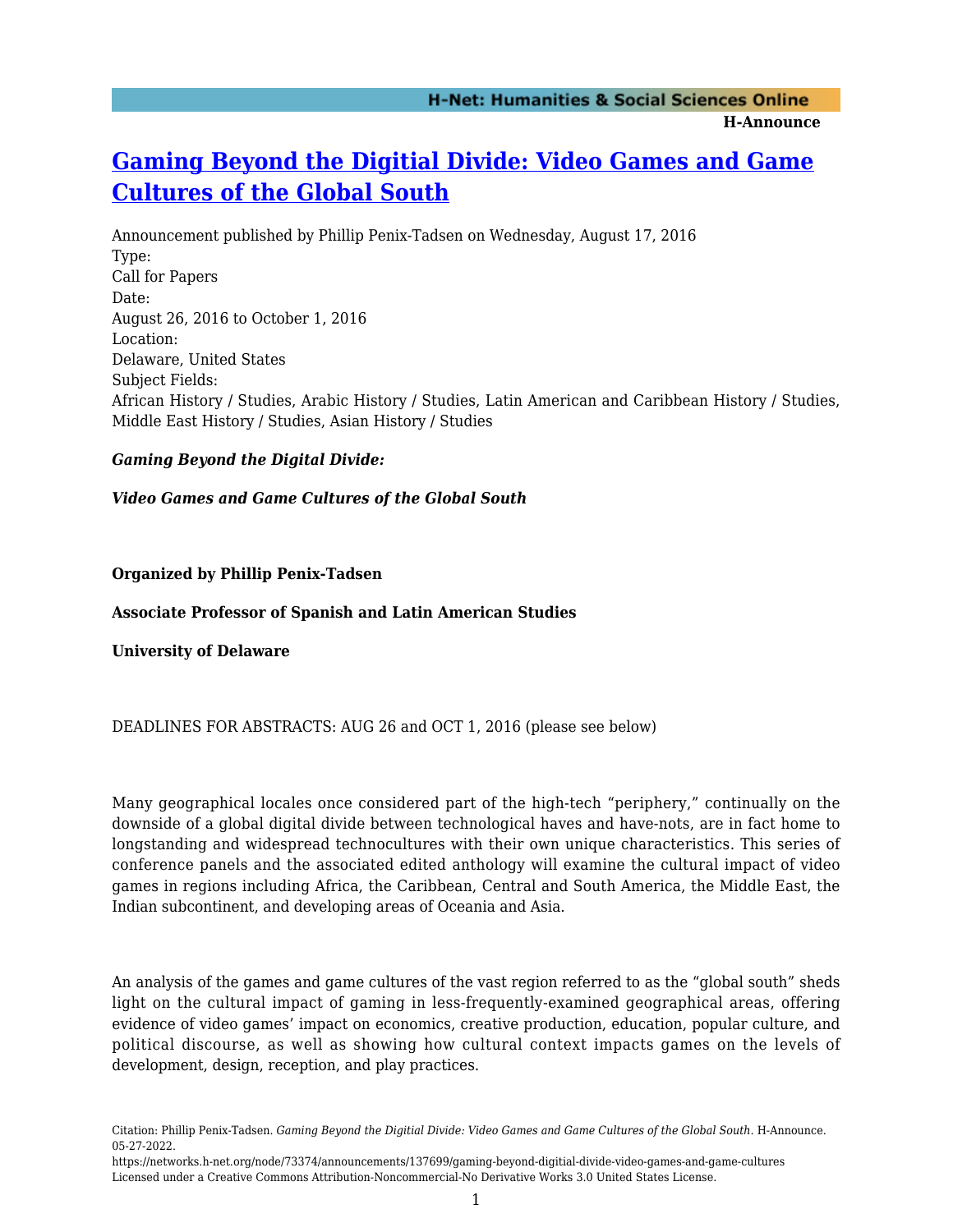## **H-Net: Humanities & Social Sciences Online H-Announce**

*Gaming Beyond the Digital Divide* aims to bring together perspectives on video games and the cultures of the global south covering a range of disciplines, perspectives, critical methodologies, and theoretical approaches. Of particular interest is scholarship that offers historically contextualized insight into the impact of video games and the development of games and game cultures, and research that advances the critical methodology for examining the relationship between games and culture. Experts in any particular geographical area within the global south, as well as those concentrating on game studies, media studies, and related disciplines, are invited to submit.

Contributors are encouraged to submit work examining the relationship between games and culture in specific cities, countries, and/or regions of the global south. Final essays will range from 5,000 - 7,000 words, using Chicago citation style with endnotes, and focus on particular topics that may include, but are not limited to:

- social and economic practices of play
- history of gaming cultures and subcultures
- history of game software and hardware design and development
- global vs. local concerns for game development and consumption
- impact of "casual" games on gaming audiences and development practices
- video game translation and other cultural localization practices
- alternative networks for the circulation of technological goods and products
- hacking, piracy, and software modification
- public policy and the game industry
- impact of video games on other spheres of culture
- video games and political controversy
- censorship and restrictions on game circulation
- "serious" and "persuasive" games
- game design for public health, NGOs, and government entities
- artists' and activists' games
- educational uses of video games
- advergaming, work-for-hire, and game design outsourcing
- race, nationality, and culture in games
- sound, space, and culture in game design
- gender, sexual identity, and cultural context in games
- cultural identity in player communities
- language use in games and in player communities
- relationships between games, colonialism, and decoloniality
- procedural, algorithmic, and mechanical aspects of culture in games

Citation: Phillip Penix-Tadsen. *Gaming Beyond the Digitial Divide: Video Games and Game Cultures of the Global South*. H-Announce. 05-27-2022.

https://networks.h-net.org/node/73374/announcements/137699/gaming-beyond-digitial-divide-video-games-and-game-cultures Licensed under a Creative Commons Attribution-Noncommercial-No Derivative Works 3.0 United States License.